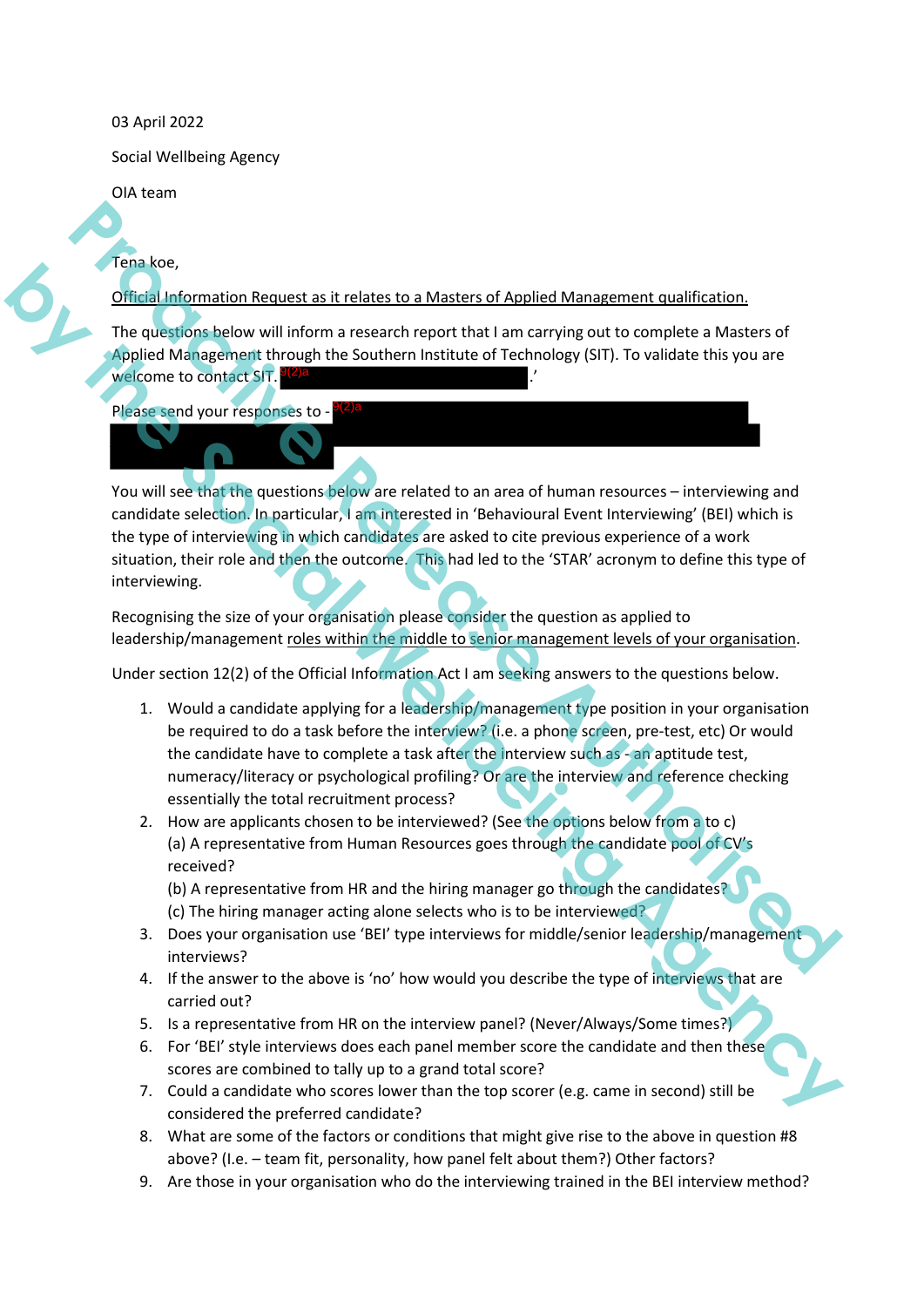- 10. Once a candidate has been selected and employed by your organisation do you keep a record of how long he/she stays with the organisation? (length of tenure)
- 11. Or do you keep records of how that candidate is tracking regards their role? (good performance appraisals, improvements plans? Unsatisfactory performance?)
- 12. Have you ever surveyed applicants who have been interviewed as to how they feel about the BEI interview process? If so, please share these results.
- 13. Does your organisation ever use recruitment firms to source candidates? (I.e. this approach is sometimes use for specialist positions or senior management type roles)
- 14. The candidate pool since Covid March, 2020. In your view has the pool of candidates changed or got smaller since March, 2020. Has it taken longer to recruit for roles or have some roles remained vacant? Have there been other flow on effects since Covid impacted in March 2020? C 12. Have you ever surveyed applicants who have been interviewed as to how they teel about<br>the BEI interview process? If so please share these results.<br> **PRODUCE AUTHORITY (PROPER COVER CONTRACT AUTHORITY CONTRACT AUTHORITY by the society of the Society of the Society and the Society of the Society of the Society of the Society of the Society of the Society of the Society of the Society of the Society of the Society of the Society of the Soc**

If you have any questions or need further clarification please email me on or you are welcome to call on 9(2)a 9(2)a

I look forward to your replies.

Yours sincerely

9(2)a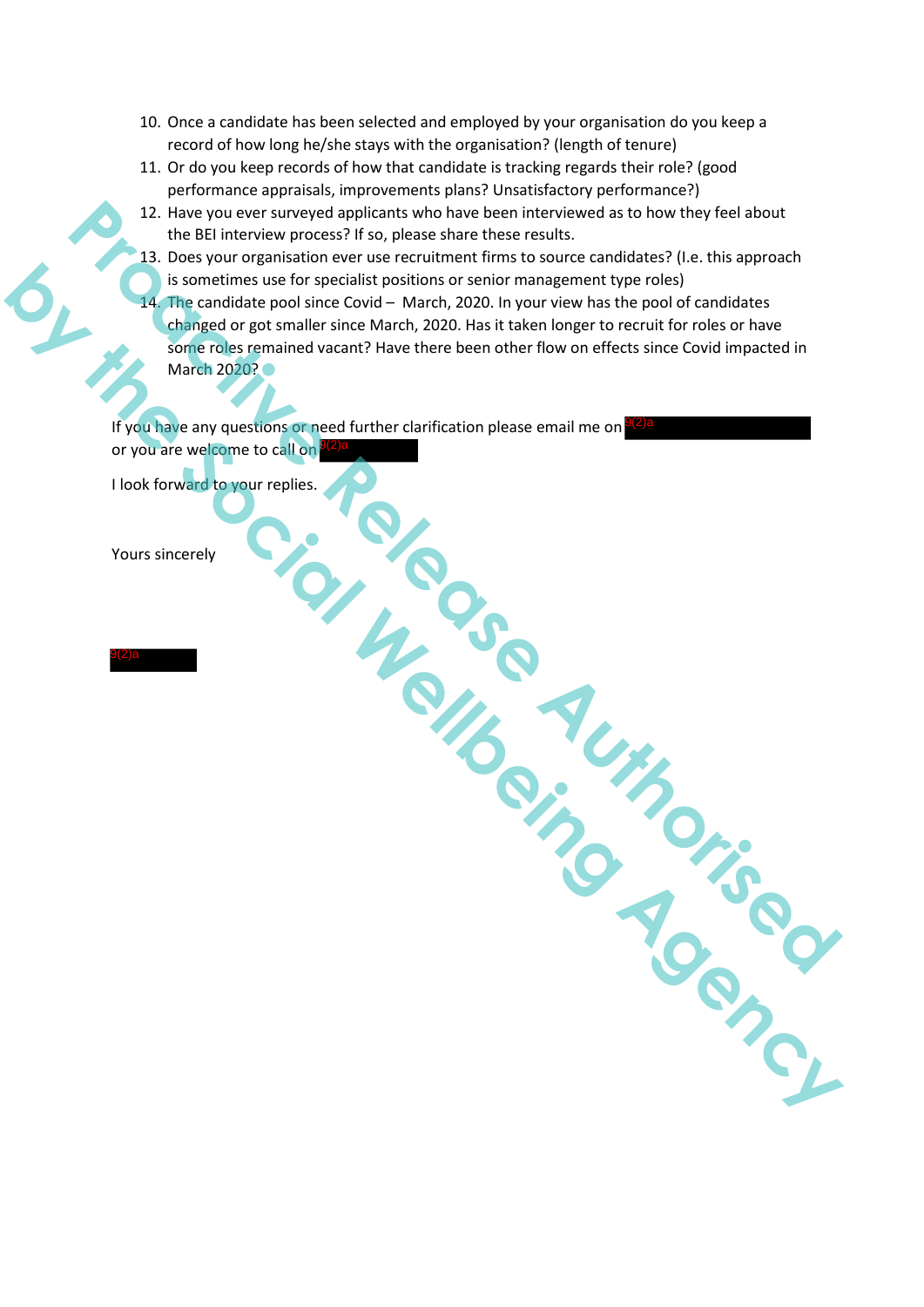



## **Official Information Act Request**

Thank you for your email of 3 April 2022, in which you requested information about how we interview and select candidates, specifically our use of behavioural event interviewing.

We have decided to grant your request and answers to your 14 questions are below:

- *1. Would a candidate applying for a leadership/management type position in your organisation be required to do a task before the interview? (i.e. a phone screen, pre-test, etc) Or would the candidate have to complete a task after the interview such as - an aptitude test, numeracy/literacy or psychological profiling? Or are the interview and reference checking essentially the total recruitment process? We normally interview shortlisted candidates and conduct background checks of our preferred candidate. We may phone screen if we have several candidates who meet our selection criteria to determine our shortlist.*
- *2. How are applicants chosen to be interviewed? (See the options below from a to c) (a) A representative from Human Resources goes through the candidate pool of CV's received? (b) A representative from HR and the hiring manager go through the candidates? (c) The hiring manager acting alone selects who is to be interviewed? HR can help with long listing; this involves checking requirements of the role (for example the right to work in NZ and meeting minimum criteria for the role). The appointment panel, chaired by the hiring manager, conducts the shortlisting to select who will be interviewed.* **Profit 2022**<br> **Propriet 2022**<br> **Propriet 2022**<br> **Propriet 2022**<br> **Propriet 2022**<br> **Propriet 2022**<br> **Propriet 2022**<br> **Propriet 2022**<br> **Propriet 2022**<br> **Propriet 2022**<br> **Propriet 2022**<br> **Propriet 2022**<br> **Propriet 2022**<br> **Pr by the Control Control Control Control Control Control Control Control Control Control Control Control Control Control Control Control Control Control Control Control Control Control Control Control Control Control Contro** 
	- *3. Does your organisation use 'BEI' type interviews for middle/senior leadership/management interviews? Yes*
	- *4. If the answer to the above is 'no' how would you describe the type of interviews that are carried out? N/A*
	- *5. Is a representative from HR on the interview panel? (Never/Always/Some times?) Sometimes*
	- *6. For 'BEI' style interviews does each panel member score the candidate and then these scores are combined to tally up to a grand total score? Yes*
	- *7. Could a candidate who scores lower than the top scorer (e.g. came in second) still be considered the preferred candidate?*

*Generally the top scorer is the preferred candidate, if not the preferred candidate would need to be agreed by a majority of the interviewing panel.*